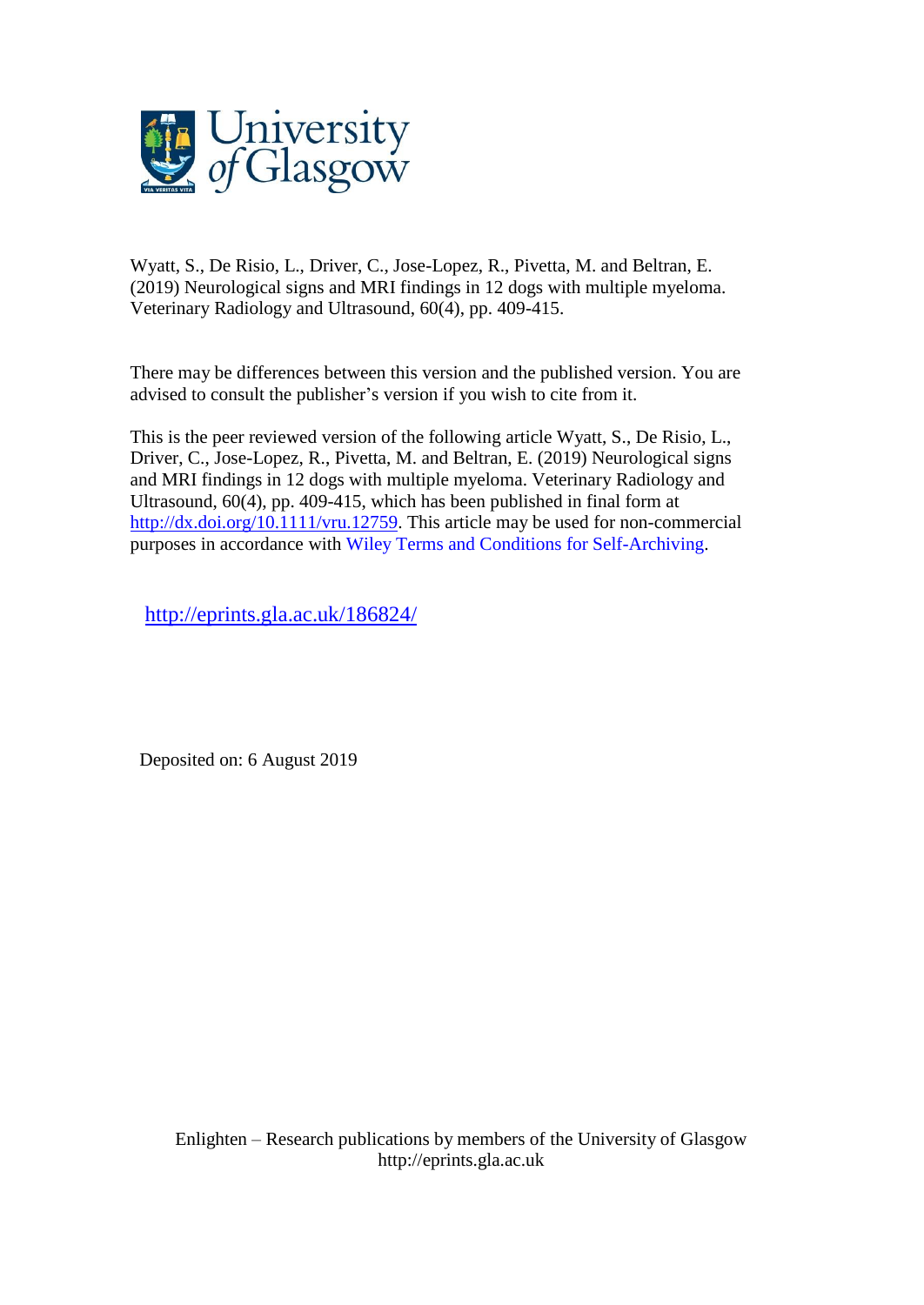| $\mathbf{1}$   | <b>Original Investigation</b>                                                                                                                             |
|----------------|-----------------------------------------------------------------------------------------------------------------------------------------------------------|
| $\overline{2}$ |                                                                                                                                                           |
| 3              | Neurological signs and magnetic resonance imaging findings in twelve dogs with multiple                                                                   |
| 4              | myeloma                                                                                                                                                   |
| 5              |                                                                                                                                                           |
| 6              | Sophie Wyatt <sup>1</sup> , Luisa De Risio <sup>2</sup> , Colin Driver <sup>3</sup> , Roberto José-López <sup>4</sup> , Mauro Pivetta <sup>1</sup> , Elsa |
| 7              | Beltran <sup>1</sup> . <sup>1</sup> Royal Veterinary College, Hatfield, UK, <sup>2</sup> Animal Health Trust, Newmarket, UK,                              |
| 8              | <sup>3</sup> Fitzpatrick Referrals, Eashing, UK, <sup>4</sup> School of Veterinary Medicine, University of Glasgow,                                       |
| 9              | UK.                                                                                                                                                       |
| 10             |                                                                                                                                                           |
| 11             | Corresponding author: Elsa Beltran                                                                                                                        |
| 12             | Address: Department of Veterinary Clinical Science and Services, Royal Veterinary College,                                                                |
| 13             | University of London, Hawkshead lane, North Mymms, Hatfield, Hertfordshire AL9 7TA,                                                                       |
| 14             | England.                                                                                                                                                  |
| 15             | E-mail address: ebeltran@rvc.ac.uk                                                                                                                        |
| 16             |                                                                                                                                                           |
| 17             |                                                                                                                                                           |
| 18             |                                                                                                                                                           |
| 19             |                                                                                                                                                           |
| 20             |                                                                                                                                                           |
| 21             |                                                                                                                                                           |
| 22             |                                                                                                                                                           |
| 23             | Keywords: canine, neoplasia, spinal.                                                                                                                      |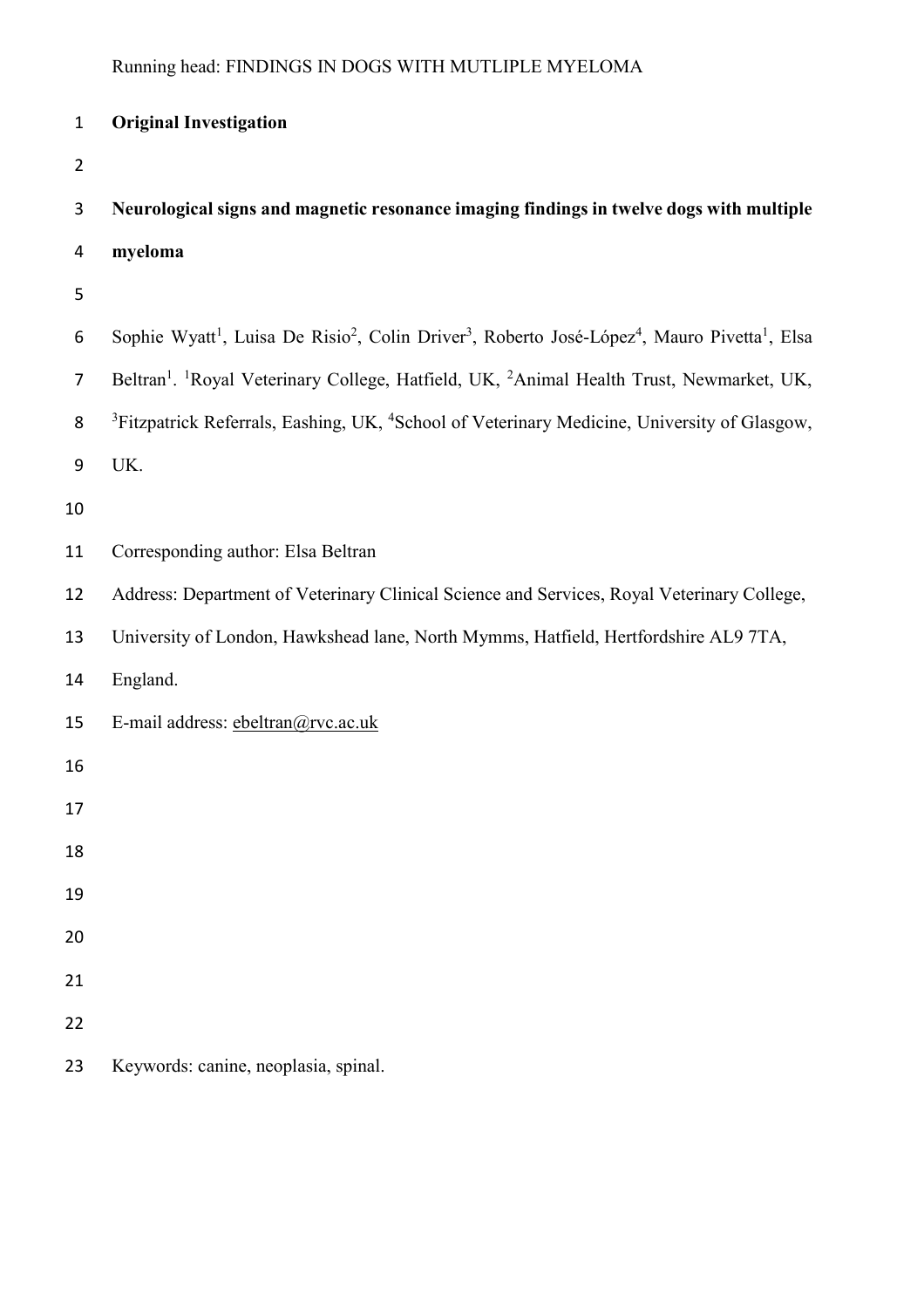#### **Abstract**

 Vertebral lesions and associated neurological signs occur in dogs with multiple myeloma, however, veterinary literature describing magnetic resonance imaging (MRI) findings is currently lacking. The objective of this retrospective case series was to evaluate neurological signs and MRI findings in dogs with multiple myeloma, which presented for spinal pain or other neurological deficits.

 Electronic records of four veterinary referral hospitals were reviewed. Dogs were included on the basis they had confirmed diagnosis of multiple myeloma, had presented for spinal pain or other neurological signs, and had undergone MRI of the vertebral column. MRI studies were evaluated and the anatomical location of lesion(s), signal intensity, presence of extra-dural material, degree of spinal cord compression, extent of vertebral lesions, and contrast enhancement were recorded.

38 Twelve dogs were included; most dogs  $(n = 8)$  had a chronic progressive history, with varying degrees of proprioceptive ataxia and paresis (*n* = 11), and spinal pain was a feature in all dogs. MRI findings were variable but more consistent features included the presence of multiple expansile vertebral lesions without extension beyond the outer cortical limits of affected vertebrae, and associated extradural material causing spinal cord compression. The 43 majority of lesions were hyper- to isointense on T2  $(n = 12)$  and T1-weighted  $(n = 8)$ 44 sequences, with variable but homogenous contrast-enhancement  $(n = 12)$ .

 The MRI characteristics of multiple myeloma may be used to aid early identification and guide subsequent confirmatory diagnostic steps, to ultimately improve therapeutic approach and long-term outcome.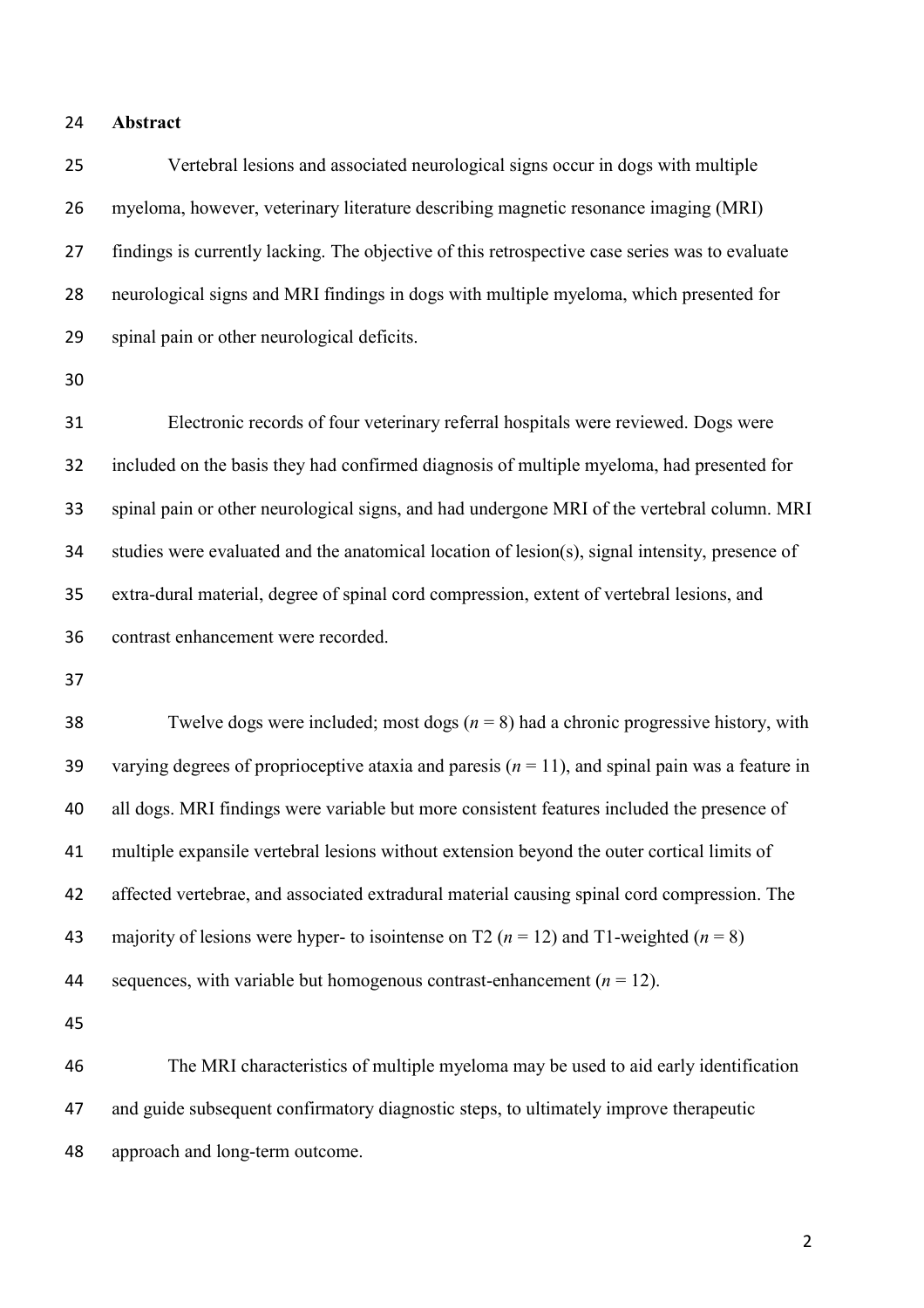## **Introduction**

 Multiple myeloma is a malignant disorder characterised by systemic proliferation of 51 neoplastic plasma cells.<sup>1–3</sup> This haematopoietic neoplasm has a predilection for bone marrow of the axial skeleton and is the most important myeloma-related disorder in dogs based on 53 incidence and severity.<sup>3</sup> Neoplastic cells involved with multiple myeloma are usually functional and secrete an overabundance of a single type or component of immunoglobulin, 55 otherwise known as M-component.<sup>1,3</sup> Clinical signs ultimately depend on the location of 56 neoplastic cellular infiltration as well as circulating levels of M-component.<sup>4</sup> Therefore, patients can present with variable or non-specific clinical signs including lethargy and 58 weakness, which can be misleading and make diagnostic investigation challenging.<sup>1,5</sup> The criteria for diagnosis of multiple myeloma includes at least two of the following: histopathological evidence of bone marrow plasmacytosis, detection of a monoclonal gammopathy in serum or urine, detection of light chain (Bence-Jones) proteinuria, and 63 evidence of multiple osteolytic bone lesions.<sup>2,4</sup> Between 25-75% of dogs affected with 64 multiple myeloma have radiographic evidence of bony lesions.<sup>3</sup> Furthermore, approximately 50% of dogs with vertebral involvement have neurological manifestation of disease; spinal 66 pain with accompanying neurological deficits are common clinical findings.  $4,5$  Multiple myeloma is associated with a number of other clinicopathologic abnormalities including 68 hyperviscosity syndrome (HVS), hypercalcaemia and renal insufficiency.  $1,3-5$  Rusbridge and colleagues (1999) previously described clinical, neurological and

 radiographic findings in eight dogs affected by vertebral plasma cell tumours which 72 presented with spinal pain and other neurological deficits.<sup>2</sup> None of the study subjects underwent magnetic resonance imaging (MRI) however. Kippenes and colleagues (1999)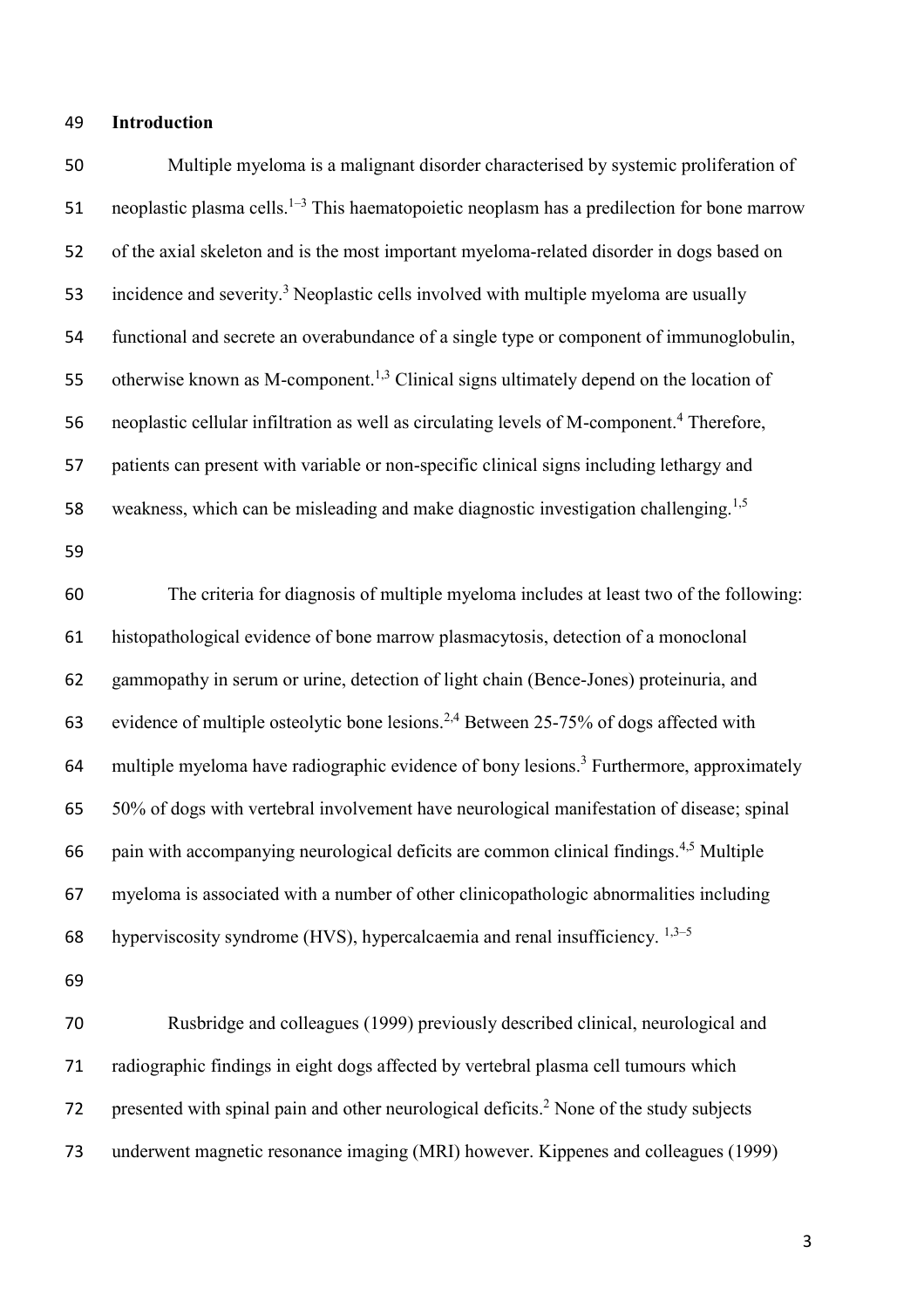previously reported MRI findings in dogs with vertebral tumours but only two of the dogs 75 were diagnosed with vertebral plasmacytomas.<sup>6</sup> MRI offers several advantages over radiography as a diagnostic imaging modality for investigation of spinal disease, and is 77 considered part of the 'gold standard' imaging for human multiple myeloma patients.<sup>7–10</sup> Veterinary literature describing MRI findings in dogs diagnosed with multiple myeloma is currently lacking.

 By characterising the clinical and MRI features in dogs with multiple myeloma, this may aid early identification and guide subsequent confirmatory diagnostic steps; earlier 83 diagnosis and treatment may improve long-term outcome.<sup>11</sup> MRI examination features may also have prognostic implications and could prove useful in monitoring response to 85 treatment.<sup>8–10,12</sup> The purpose of this study was to retrospectively evaluate neurological signs and MRI findings in dogs diagnosed multiple myeloma, which presented for spinal pain or other neurological signs.

# **Materials and Methods**

# *Selection and description of subjects*

 The study is based on a retrospective case series design and was granted ethical approval by the Clinical Research Ethical Review Board of the primary study institution (protocol number URN 2016 1635b). The electronic records of four large veterinary referral hospitals in the UK were reviewed between March 2005 and July 2017 to identify dogs diagnosed with multiple myeloma. All study dogs were client-owned and had presented for further investigation of suspected spinal disease. Dogs were included on the basis they had a 98 confirmed diagnosis of multiple myeloma based on previously published criteria,  $2,4$  had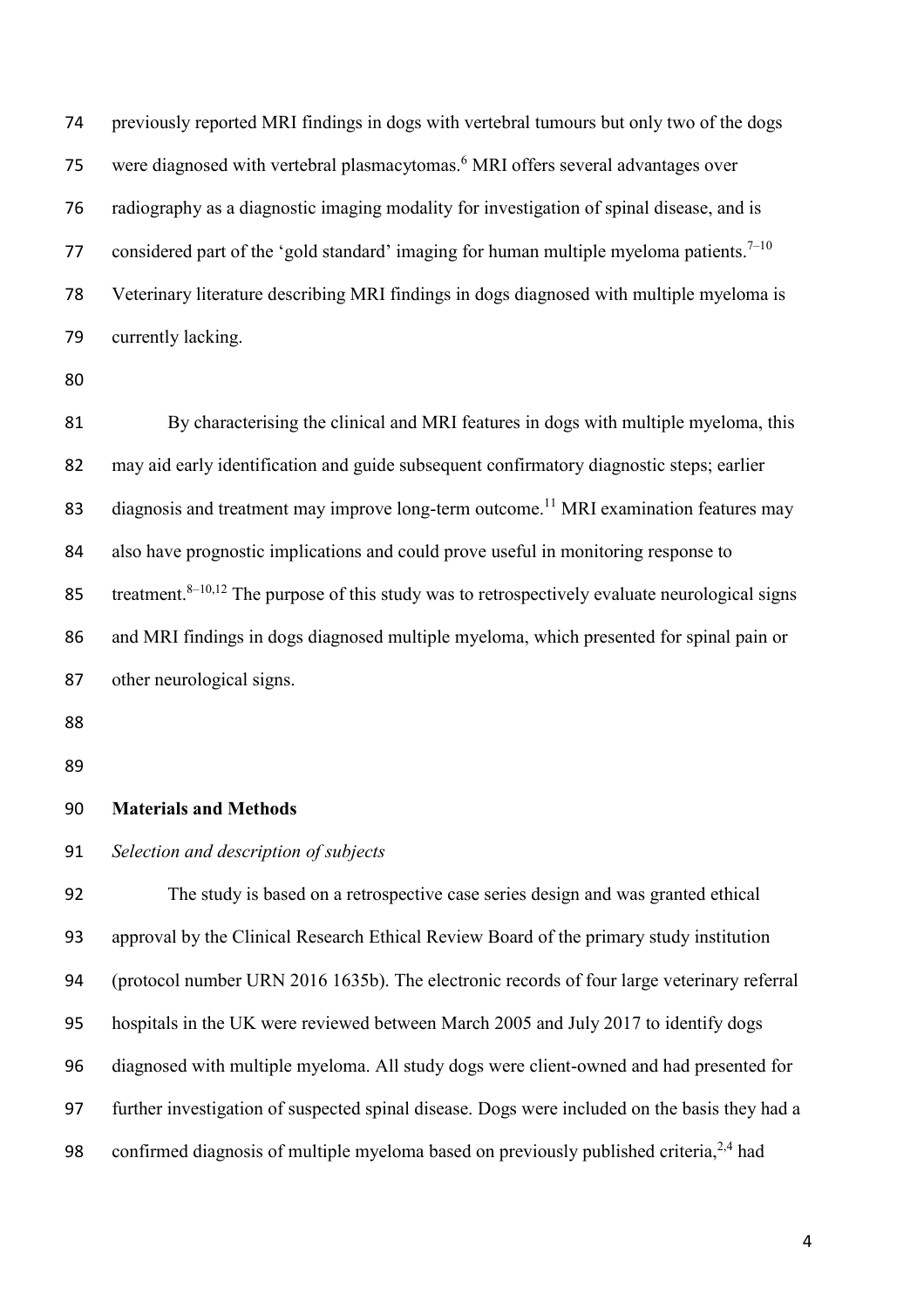presented for spinal pain or other neurological signs with or without additional signs of systemic illness, and had undergone MRI examination of the vertebral column. Dogs were excluded if medical records or imaging studies were incomplete, or if diagnostic criteria of multiple myeloma were not met.

- 
- *Magnetic resonance imaging studies*

 Although protocols and sequences could vary between institutions, MRI studies were completed with dogs under inhalational general anaesthesia using a 1.5 Tesla MRI unit (Intera, Philips Medical Systems, Eindhoven, Netherlands; Signa GE Medical Systems, Milwaukee, USA; Siemens Symphony, Camberley, UK; Siemens Magnetom, Erlangen, Germany). All dogs underwent 2D acquisition studies which included a minimum of fast spin-echo (FSE) T2-weighted (T2W) (time of repetition, TR 3000-3700ms/ time of echo, TE 83-120ms) and T1-weighted (T1W) (TR 400-620ms/ TE 8-15ms) sequences. FSE T1- weighted sequences were also completed immediately following manual administration of intravenous gadolinium (T1WGd) (0.1mmol/kg gadopentetate dimeglumine). Sequences in sagittal and transverse planes were available in all dogs. Slice thickness was 2-4mm with an inter-slice gap of 2.3-4.3mm in the sagittal plane, and slice thickness was 2-5mm with an inter-slice gap of 3.3-5.3mm in the transverse plane. Where available, short-tau inversion recovery sequences (STIR) (TR 8.2-26ms/ TE 50-3420ms) were reviewed. All imaging studies were assessed using a PACS workstation DICOM viewer (Osirix Imaging Software, version 3.9.2, Bernex, Switzerland). MRI sequences were independently reviewed and described by a board-certified neurologist (E.B.), and a board-certified radiologist (M.P.), blinded to the clinical history and presenting signs of each case. Anatomical location of lesion(s), signal intensity, presence of extra-dural material, degree of spinal cord compression, extent of vertebral lesions, and contrast enhancement were recorded. Signal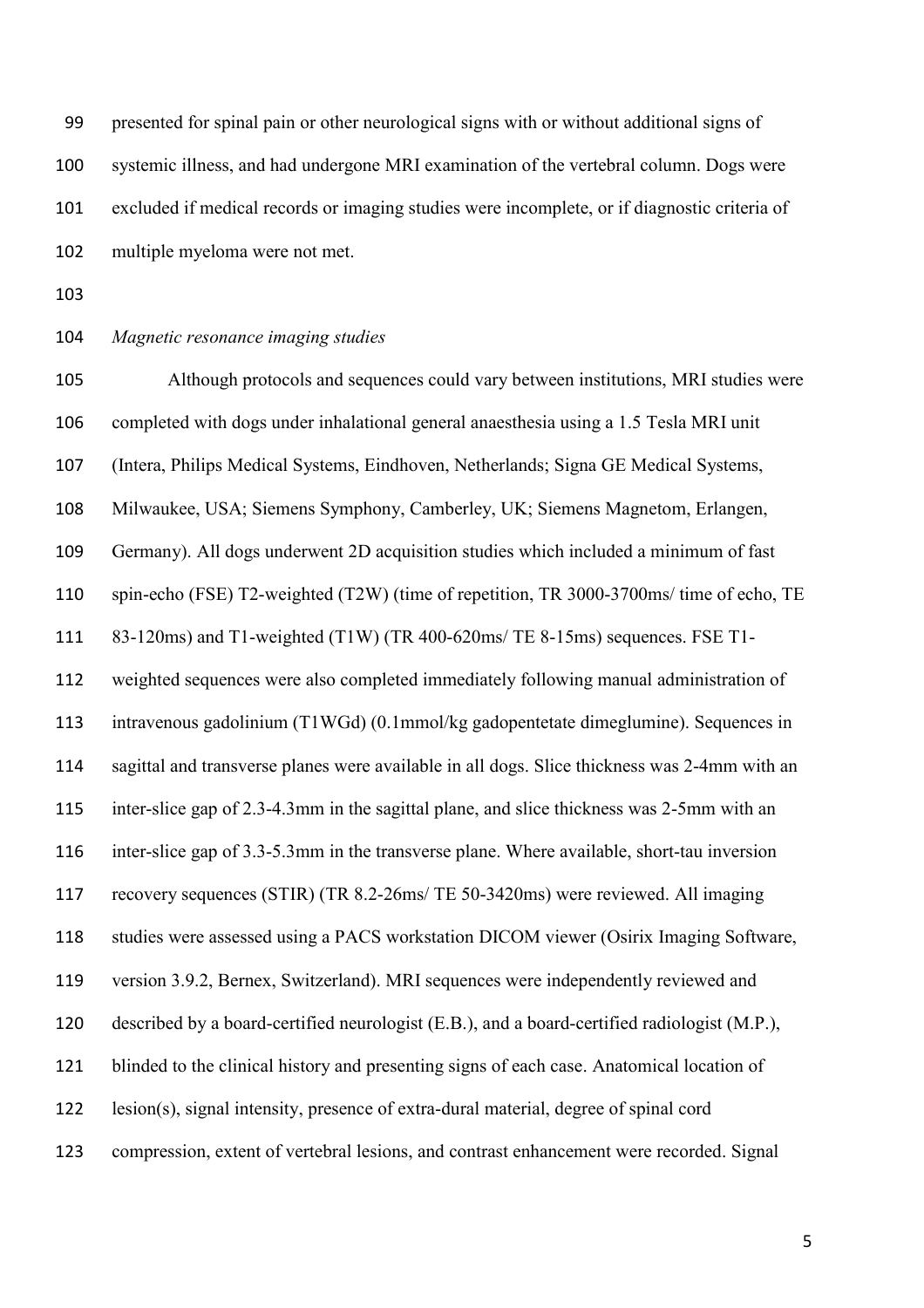intensity was subjectively categorised as hyperintense, isointense, or hypointense relative to normal spinal cord. The postcontrast enhancement was subjectively categorised as mild when there was contrast enhancement that was hypointense compared to fat tissue on T1W sequences, and marked when the contrast enhancement was isointense to fat tissue on T1W sequences. The contrast enhancement was categorized as homogenous when there was uniform enhancement and heterogeneous when it was dissimilar throughout the enhanced area. Extent of vertebral lesions was based on the presence of signal intensity changes involving one-third, two-thirds, or the entire vertebral structure. Furthermore, the character of vertebral lesions was recorded as either remaining largely within the outer cortical limits of affected vertebrae, or extending beyond them. Finally, degree of spinal cord compression was 134 subjectively graded as mild, moderate or marked if there was a reduction in  $\leq 25\%$ ,  $\leq 50\%$  or > 50% respectively in cross-sectional area of the spinal cord, as measured in transverse section at the point of maximal compression.

# *Data recording and analysis*

 Information retrieved from medical records included: signalment, history, general physical and neurological examination at presentation, MRI examination findings, results of any adjunctive imaging studies (ultrasound, radiography, computed tomography (CT)), histopathology results, and bone marrow aspirate findings. Post mortem reports where available were reviewed. At the time of initial presentation all dogs were fully examined and their neurological status recorded by a board-certified neurologist or neurology resident-in- training under supervision. Dogs were retrospectively assigned a neurological grade at initial presentation (S.W.). Neurological grade was based on a previously validated system for evaluation of myelopathies as follows: 0, paraplegia with absent deep nociception; 1, paraplegia with absent superficial nociception; 2, paraplegia/ tetraplegia with intact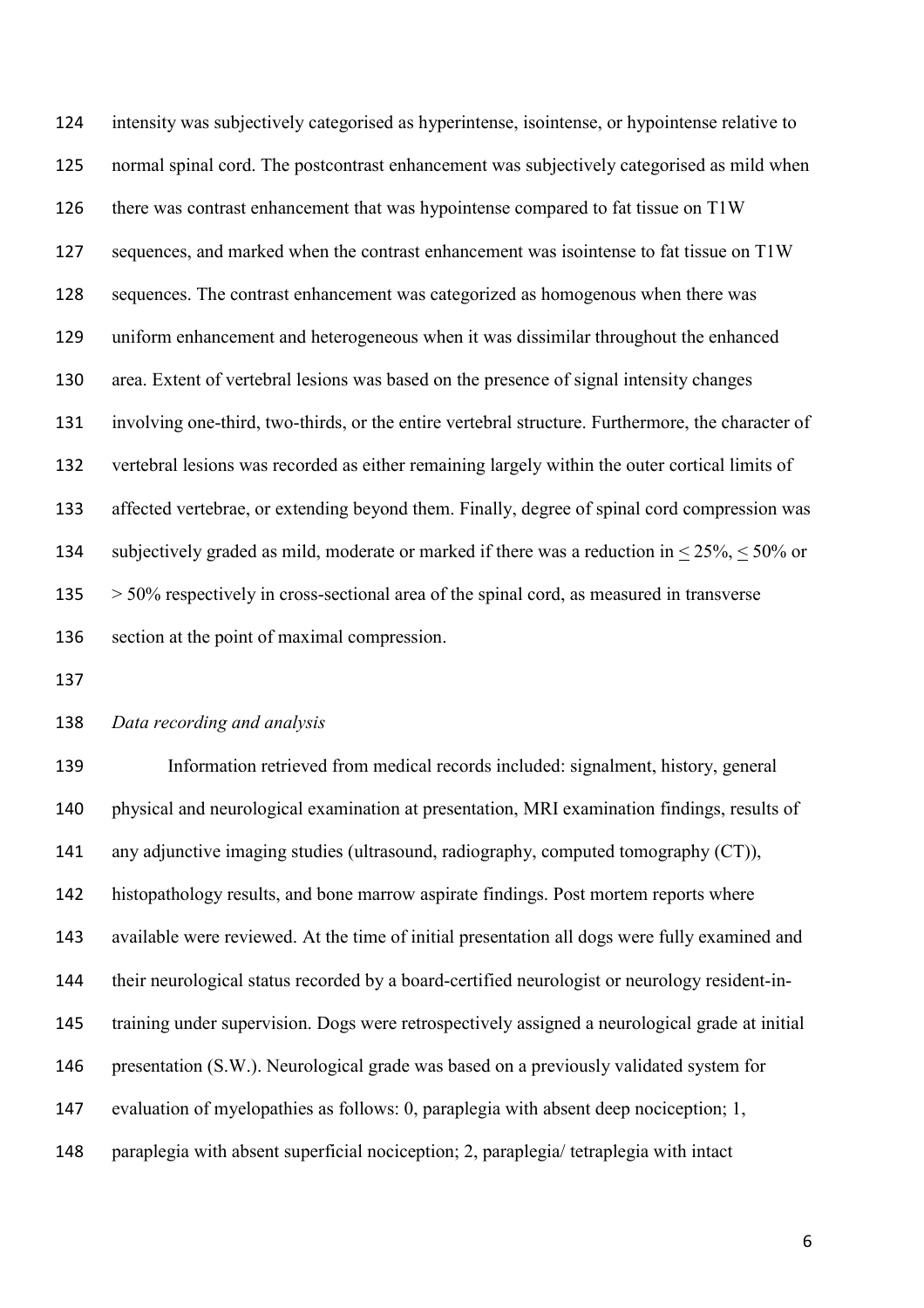nociception; 3, non-ambulatory paraparesis/ tetraparesis; 4, ambulatory paraparesis/

150 tetraparesis and ataxia; 5, spinal pain only; and 6, no dysfunction.<sup>13</sup>

- 
- 

#### **Results**

*Case Subjects* 

 Twelve dogs were included in the study. Dogs had a mean age of 7.7 years at initial presentation (median: 7.3 years, range: 4.4 - 11.9 years) and a mean body weight of 29 kg (median: 28.0 kg, range: 19 - 47 kg). Eight dogs were male (six neutered) and four were female (two neutered). Breeds included Golden Retriever (*n* = 3), Staffordshire Bull Terrier  $(n = 2)$ , Cross Breed  $(n = 1)$ , Doberman  $(n = 1)$ , Scottish Terrier  $(n = 1)$ , Cocker Spaniel  $(n = 1)$ 160 1), Flat Coat Retriever  $(n = 1)$ , Beagle  $(n = 1)$ , and Rottweiler  $(n = 1)$ .

## *Clinical Presentation*

 Duration of clinical signs prior to presentation ranged from one to 42 days (median: 164 14 days). Most dogs  $(n = 8)$  had a chronic progressive history, often with varying degrees of 165 proprioceptive ataxia and paresis  $(n = 11)$ , and spinal pain was a feature in all dogs. Onset of clinical signs was classified as acute and progressive in a further three dogs. One dog presented with a peracute onset paraplegia with intact nociception; this dog was diagnosed with a pathological compression fracture of the vertebral body of T10 in addition to a diagnosis of multiple myeloma. Neuroanatomical localisation varied but, in most dogs, 170 clinical signs were consistent with a single neuroanatomical localisation  $(n = 8)$ , and most 171 frequently involved T3-L3 spinal cord segments  $(n = 7)$ . One other dog exhibited signs consistent with a single neuroanatomical localisation which involved L4-S3 spinal cord segments. Four dogs demonstrated clinical signs which were consistent with a lesion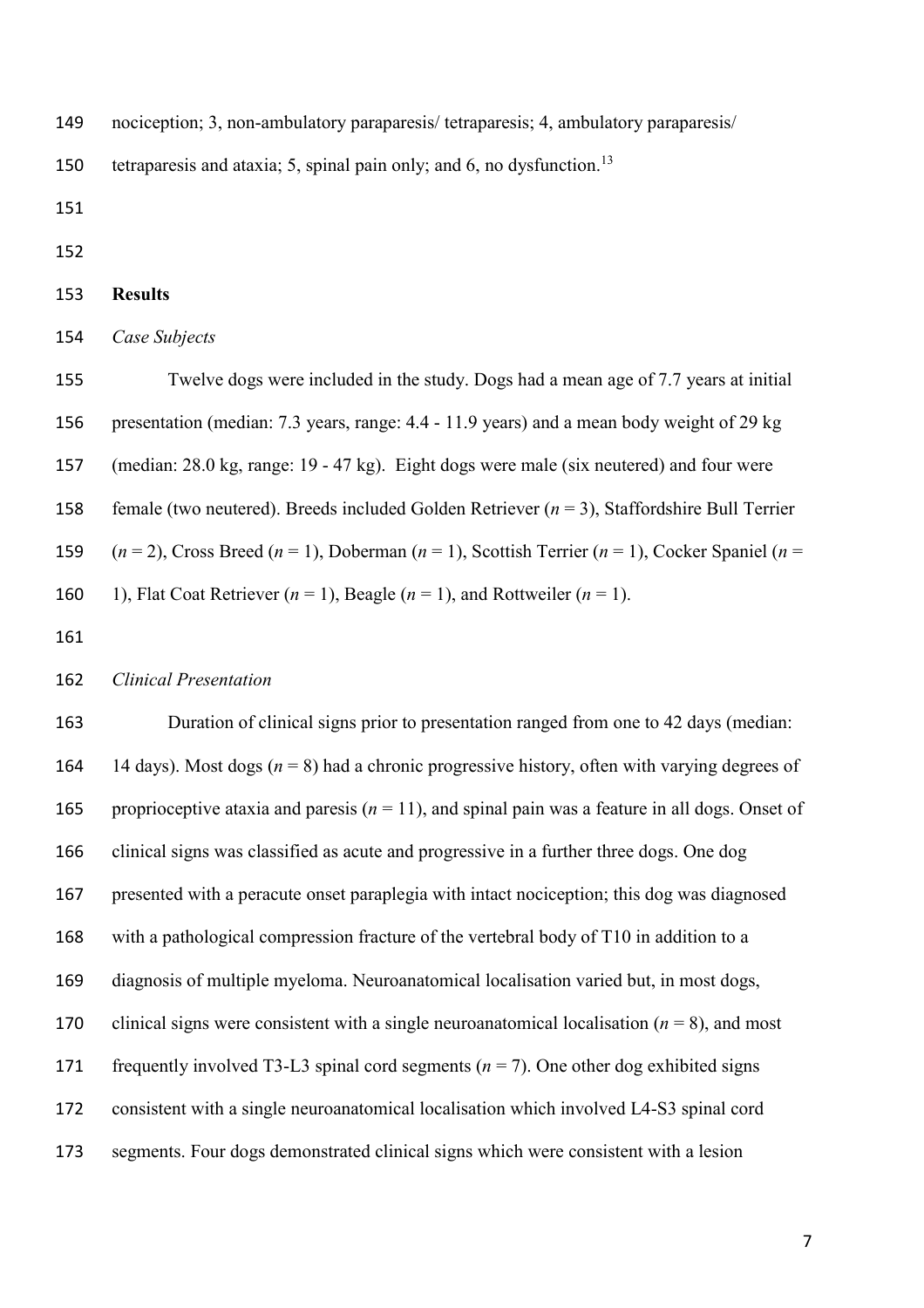involving two different neuroanatomical locations based on neurological deficits and 175 presence of spinal pain; these included C1-C5 and C6-T2 spinal cord segments in three dogs, and C1-C5 and L4-S3 spinal cord segments in one dog. An equal proportion of dogs showed 177 evidence of lateralisation of clinical signs. Most dogs  $(n = 9)$  were assigned to grade 4 neurological status at initial presentation. One dog presented with spinal pain only and was therefore assigned a grade 5. One dog presented with non-ambulatory paraparesis and was therefore assigned a grade 3. One dog presented paraplegic with intact nociception and was assigned a grade 2. Regarding non-neurological findings, one dog presented with marked 182 polyuria and polydipsia and was diagnosed with IRIS stage III renal failure,<sup>14</sup> two dogs had intermittent pyrexia, and eight dogs demonstrated non-specific signs of lethargy and inappetence.

*Imaging Findings*

187 Solitary vertebral lesions were identified in three dogs (25%) while in the remaining nine dogs (75%), multiple vertebral lesions were identified on MRI. The most frequently affected region was T3-L3 vertebrae with all dogs demonstrating some evidence of pathological change. Seven dogs (58%) each had involvement of C1-C5 vertebrae and L4-S3 vertebrae, while five dogs (42%) had involvement of C6-T2 vertebrae. Eight dogs (67%) had lesions in more than one region of the vertebral column.

 MRI appearance of vertebral lesions was associated with variable signal changes which showed no association with duration of clinical signs prior to presentation or any other clinical data. On T2W sequences, vertebral lesions were hyperintense in four dogs (33%), hyper- to isointense in seven dogs (58%), and isointense in one dog when compared to normal spinal cord (Fig. 1A, 2, 3A). On T1W sequences, vertebral lesions were hyperintense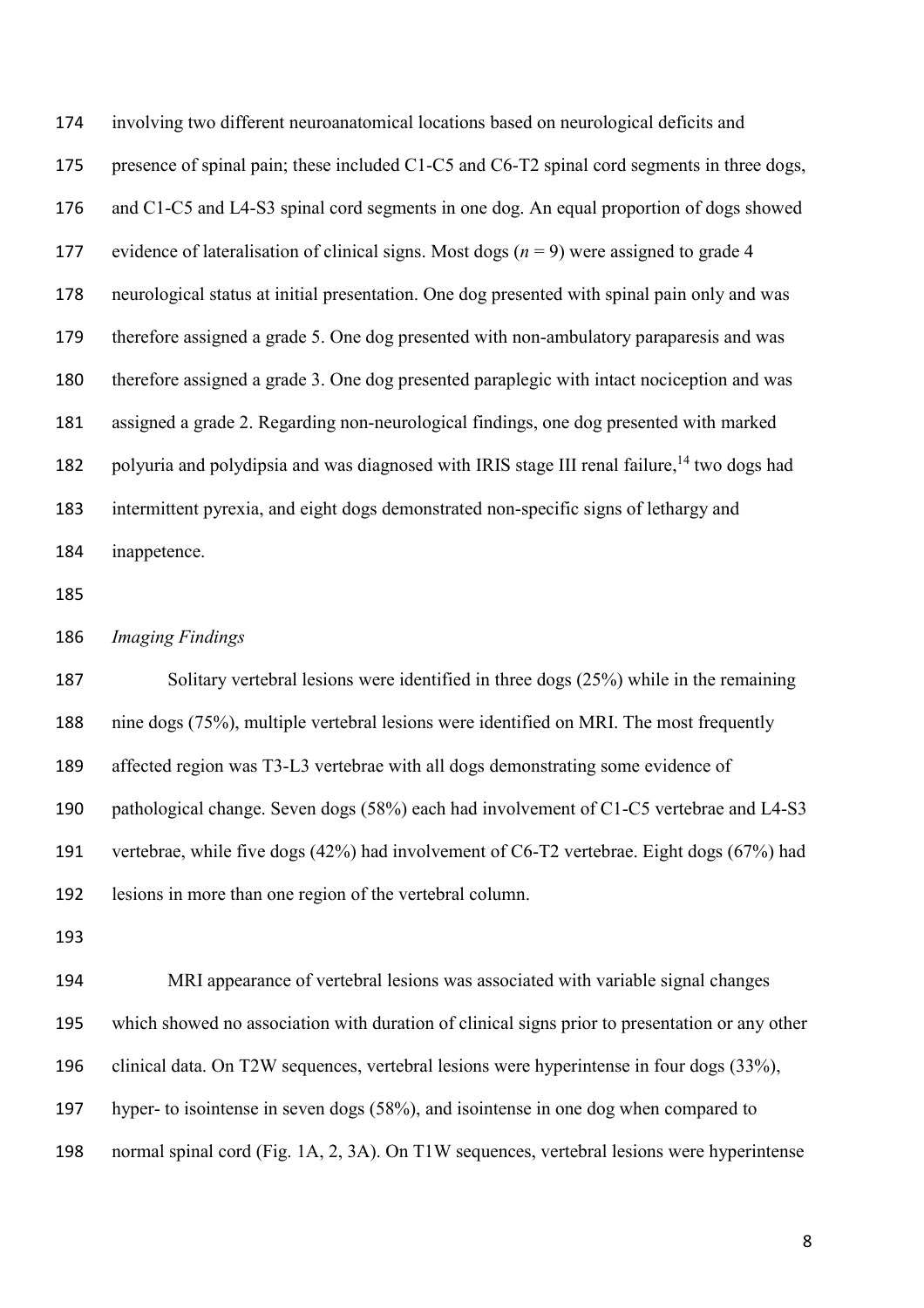in four dogs (33%), hyper- to isointense in three dogs (25%), iso- to hypointense in four dogs (33%), and isointense in one dog when compared to normal spinal cord (Fig. 1B, 3B). Additional STIR sequences were completed in eleven dogs and revealed lesions as hyperintense when compared to normal spinal cord in all of them (Fig. 3C). Contrast enhancement was present in all cases and was variable in intensity (from mild to marked) but homogeneous (Fig. 1C, 3D). Vertebral lesions were often asymmetrical, and although lesions variably affected all parts of the vertebrae, the vertebral body and arch tended to be more frequently involved. Lesions were often extensive involving two-thirds of vertebral structure in six dogs and the entire vertebral structure in three dogs. Vertebral lesions were generally consistent with expansile mass lesions which did not extend beyond the outer cortical limits 209 of affected vertebra  $(n = 9)$  and were responsible for varying degrees of spinal cord compression (Fig. 1). The degree of spinal cord compression was categorised as moderate (*n*  $= 6$ ) or marked ( $n = 6$ ) and there was no association with neurological grade at presentation. One dog was also found to have a compression fracture of the vertebral body of T10.

 In all cases on MRI there was evidence of extradural material extending into the vertebral canal causing variable spinal cord compression (Fig. 1). This was detected at a single site in eight dogs (67%) or multiple sites in four dogs (33%), and when present was always found at the same site as a vertebral lesion. Location of extradural material was in the region of T3-L3 vertebrae in nine dogs (75%). Other regions included C1-C5 vertebra in four dogs (33%), C6-T2 vertebra in five dogs (42%) and L4 vertebra to sacral vertebra in five dogs (42%). Extradural material was hyperintense in six dogs (50%), hyper- to isointense in five dogs (42%) and isointense in one dog when compared to normal spinal cord on T2W sequences. On T1W sequences, extradural material was hyperintense in seven dogs (58%), hyper- to isointense in four dogs (33%) and isointense in one dog when compared to normal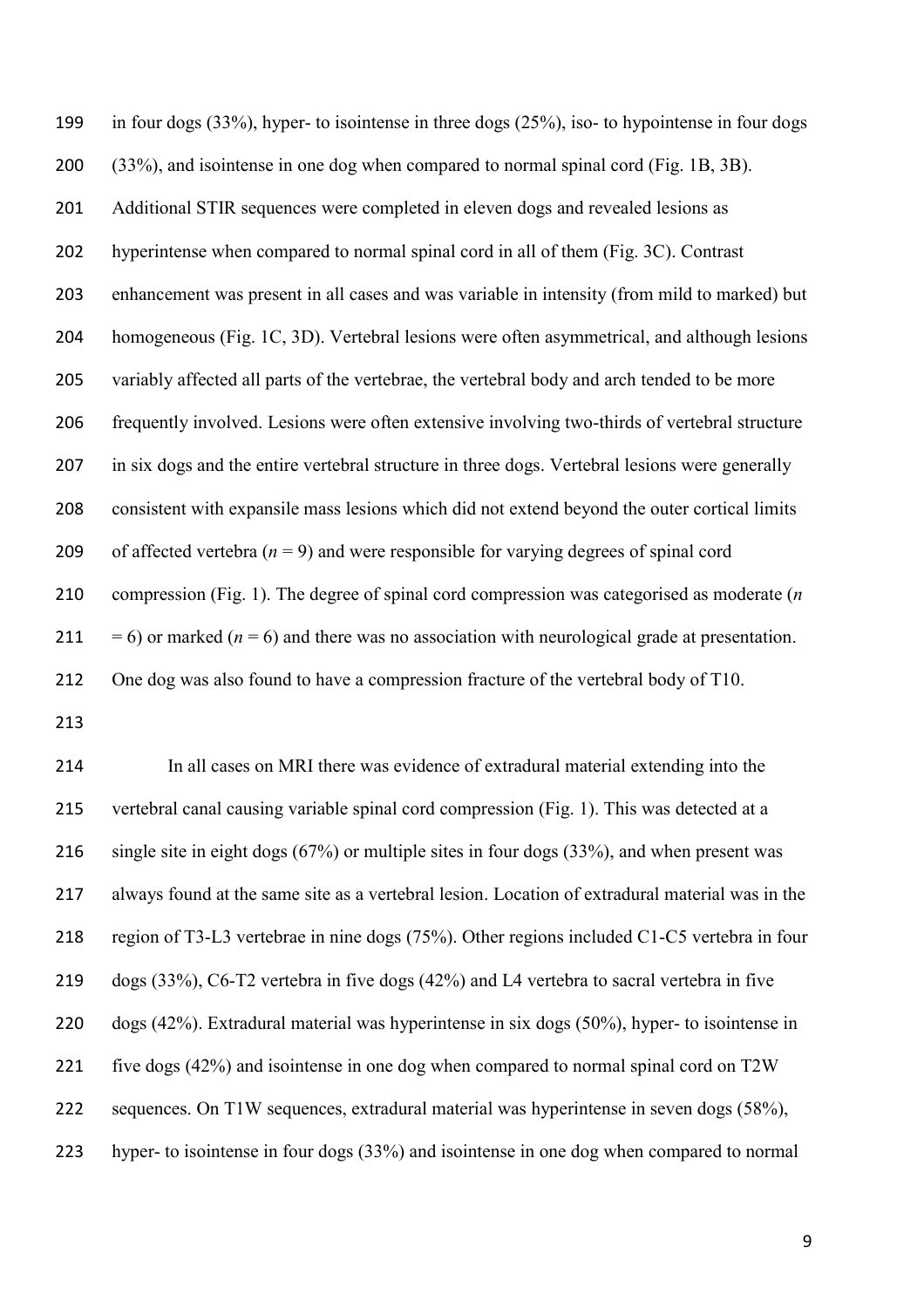| 224 | spinal cord. Mild to marked homogenous contrast enhancement of extradural material was                           |
|-----|------------------------------------------------------------------------------------------------------------------|
| 225 | present in all cases. MRI also identified additional bony lesions affecting ribs ( $n = 2$ ),                    |
| 226 | occipital bone of the skull ( $n = 1$ ) and scapula ( $n = 2$ ), along with enlarged thoracic lymph              |
| 227 | nodes and hepatic nodules in one case.                                                                           |
| 228 |                                                                                                                  |
| 229 | Three dogs had CT imaging of the abdomen and thorax following MRI. In two cases,                                 |
| 230 | this revealed further vertebral lesions in addition to those identified on MRI, as well as other                 |
| 231 | lesions affecting ribs ( $n = 1$ ), sacrum ( $n = 1$ ), scapula ( $n = 1$ ), and the ileum of the pelvis ( $n =$ |
| 232 | 1). Seven dogs had radiographic imaging of the abdomen, thorax and vertebral column;                             |
| 233 | lesions were identified affecting ribs, sternum, scapula, sacrum and pelvis and were                             |
| 234 | consistent with those identified on MRI. Four dogs had abdominal ultrasound following MRI                        |
| 235 | which revealed mass lesions affecting the liver $(n = 2)$ and spleen $(n = 1)$ ; cytological                     |
| 236 | evaluation of fine needle aspirate samples collected from lesions was consistent with a                          |
| 237 | diagnosis of round cell neoplasia in all cases.                                                                  |
| 238 |                                                                                                                  |
| 239 | Confirmatory antemortem histopathological diagnosis was achieved in nine dogs                                    |
| 240 | following biopsy of bony lesions taken from a variety of sites, as identified on diagnostic                      |
| 241 | imaging studies. Biopsy sites included ileum of the pelvis, vertebrae, rib, and scapula. Four                    |
| 242 | dogs were euthanised shortly after diagnosis; post mortem examination was consistent with a                      |
| 243 | diagnosis of multiple myeloma in all cases.                                                                      |
| 244 |                                                                                                                  |
| 245 |                                                                                                                  |
| 246 | <b>Discussion</b>                                                                                                |
| 247 | This study documents the neurological signs and MRI characteristics of dogs with                                 |

multiple myeloma which presented with spinal pain or other neurological deficits. Although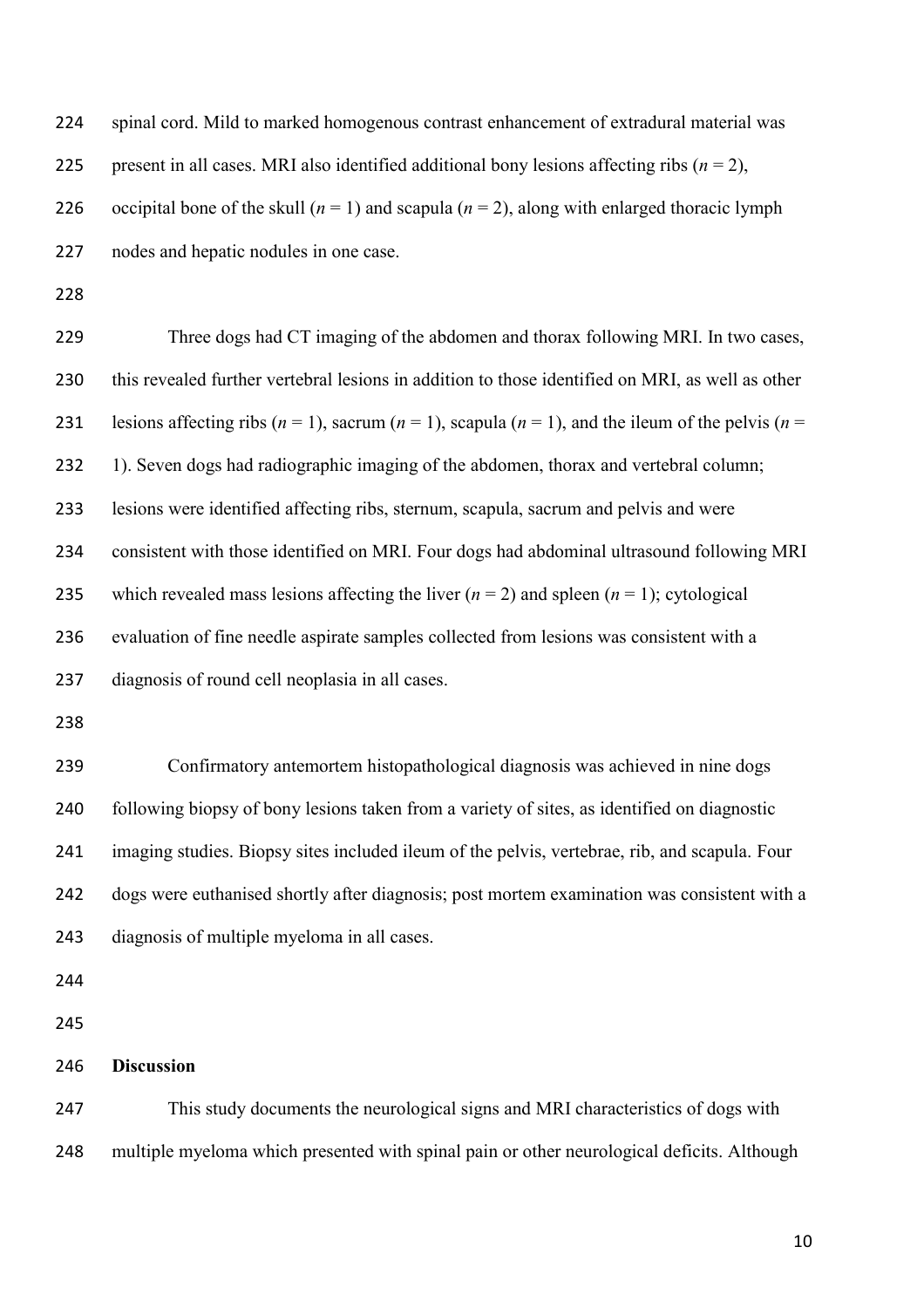there was a significant amount of variability in imaging characteristics detected on MRI, some more consistent features identified were the presence of extradural material and multiple expansile vertebral lesions which did not extend beyond the outer cortical limits of affected vertebra, and that were hyper- to isointense on T2W and T1W sequences, and variably but homogenously contrast-enhancing. The imaging features identified in this study may help to distinguish multiple myeloma from other differential diagnosis which include primary vertebral tumours or other less likely causes such as osteomyelitis. In comparison to multiple myeloma, vertebral neoplasms of an osseous lineage often disrupt cortices of 257 affected vertebrae due to bony lysis and proliferation.<sup>11</sup> Primary bone tumours also more frequently involve a single vertebrae in comparison to multiple myeloma which typically 259 resulted in involvement of multiple vertebral segments.<sup>11</sup> Regarding pathological signal intensity changes, replacement of normal bone marrow by oedema and inflammatory or neoplastic cells increases T2W relaxation and is reflected as areas of high signal intensity on 262 T2W sequences.<sup>19</sup> These same pathological changes account for decreased T1W relaxation and hence reveal corresponding areas of low signal intensity, as in the case of osteomyelitis 264 or other vertebral neoplastic lesions.<sup>6,19,20</sup> An unusual feature associated with multiple myeloma however was the fact most lesions showed variable evidence of hyperintensity on T1W sequences, which could be used as an additional identifying feature. This is consistent with previous reports which demonstrated that vertebral plasmacytomas were hyperintense on T1W sequences when compared to spinal cord parenchyma and when also compared to other types of vertebral tumour; one possible explanation is the presence of haemorrhage 270 within myelomatous lesions of the vertebral bone marrow.<sup>6,12,21</sup> Other studies in the human literature have suggested that bone marrow fat cell content of patients affected with early stage multiple myeloma may be increased, which may account for the relative T1W 273 hyperintensity of lesions in certain patients. $8,10$  In the current study this theory was not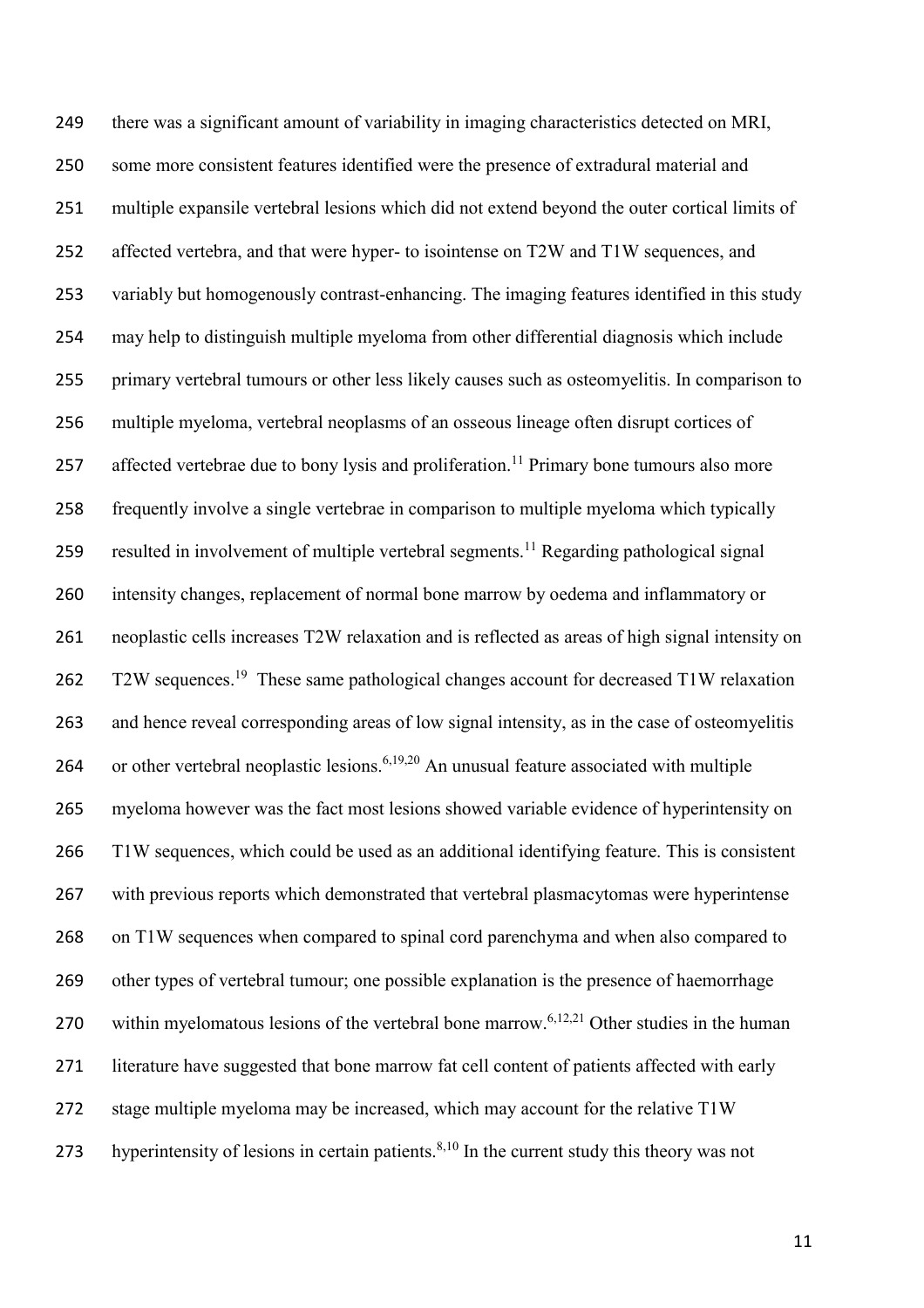supported as corresponding areas were hyperintense on STIR sequences and no association could be found with any imaging characteristics and duration of clinical signs prior to presentation. Repeat imaging to compare and monitor progression of lesion intensity, utilisation of additional MRI sequences such as T2W gradient echo, or histopathological evaluation of lesions would be beneficial to help determine the cause of signal intensity changes. The unique imaging features identified in this study may help to distinguish multiple myeloma from other types of vertebral neoplastic or other less likely infectious 281 lesions and guide subsequent confirmatory diagnostic steps. <sup>6</sup>

 The variability in imaging characteristics in the current study may reflect the differences in pathological bony changes associated with different stages of multiple myeloma. In the human literature, between three and five imaging patterns have previously 286 been described based on MRI examination features.  $8-10,12$  These patterns include normal bone marrow, focal marrow lesions, diffuse homogenous marrow involvement, combined focal and diffuse marrow involvement, or variegated patterns with multiple small lesions on a 289 background of normal marrow. $8-10$  Interestingly, the presence of certain MRI patterns has previously been correlated with clinicopathological changes including the percentage bone 291 marrow plasmacytosis and haemoglobin values.<sup>12,22</sup> In addition, MRI patterns also have reported in association with survival data and diffuse marrow infiltration has been correlated 293 with more advanced disease features and increased tumour mass.  $8,9,22,23$  Due to the small numbers of cases in this study we were unable to consistently identify any specific MRI patterns or correlate lesion characteristics with outcome. Further research utilising a larger study population would be necessary to define any potential MRI patterns and their possible prognostic implications in dogs diagnosed with multiple myeloma which manifest with spinal pain or neurological signs as a presenting complaint.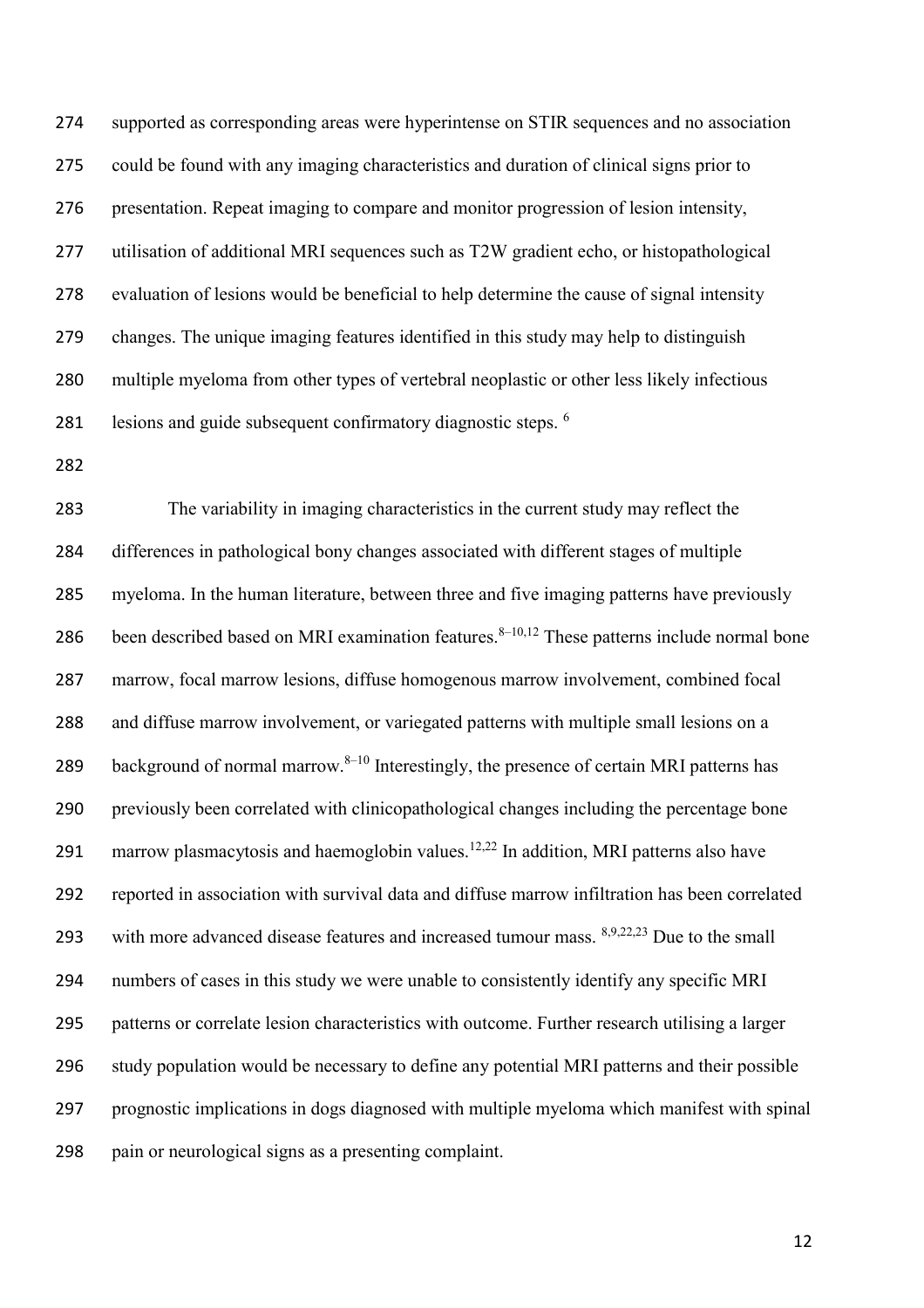In the current study, neurological signs tended to be chronic, progressive, and 301 associated with spinal pain, which is consistent with previous reports.<sup>2,5</sup> One dog was slightly unusual in its clinical presentation and presented with a peracute history. This dog was diagnosed with a pathological compression fracture of the vertebral body of T10 secondary to an osteolytic vertebral lesion. Pathological fractures have previously been reported in 305 association with multiple myeloma.<sup>2</sup> It is important to be aware of this as a potential complication and not exclude the condition as a differential diagnosis despite the uncommon acute clinical presentation. An equal proportion of cases showed evidence of lateralisation of neurological signs and neuroanatomical localisation most frequently localised to T3-L3 spinal cord segments; this was consistent with imaging findings in which most lesions were identified within this region of the vertebral column. The degree of spinal cord compression did not reflect the neurological grade at presentation. This may be explained by the lack of contusive injury which is typically associated with acute spinal cord compressive lesions and 313 can contribute to neurological deterioration. <sup>17</sup> Significant compression of the spinal cord can

 often be tolerated, particularly in those cases where it occurs slowly over an extended period, 315 such as in the current study.  $17,18$ 

 The findings of the current study suggest that multiple myeloma is a condition which most frequently affects middle-aged to older dogs of medium to large breed, which is 319 agreement with the findings from previous literature.<sup>5,15</sup> Earlier reports suggested the German Shepherd Dog breed may be overrepresented.<sup>5</sup> This was not something we appreciated however and this was not a breed represented in the current study. Although males constituted the majority of the study population, it is impossible to comment whether a sex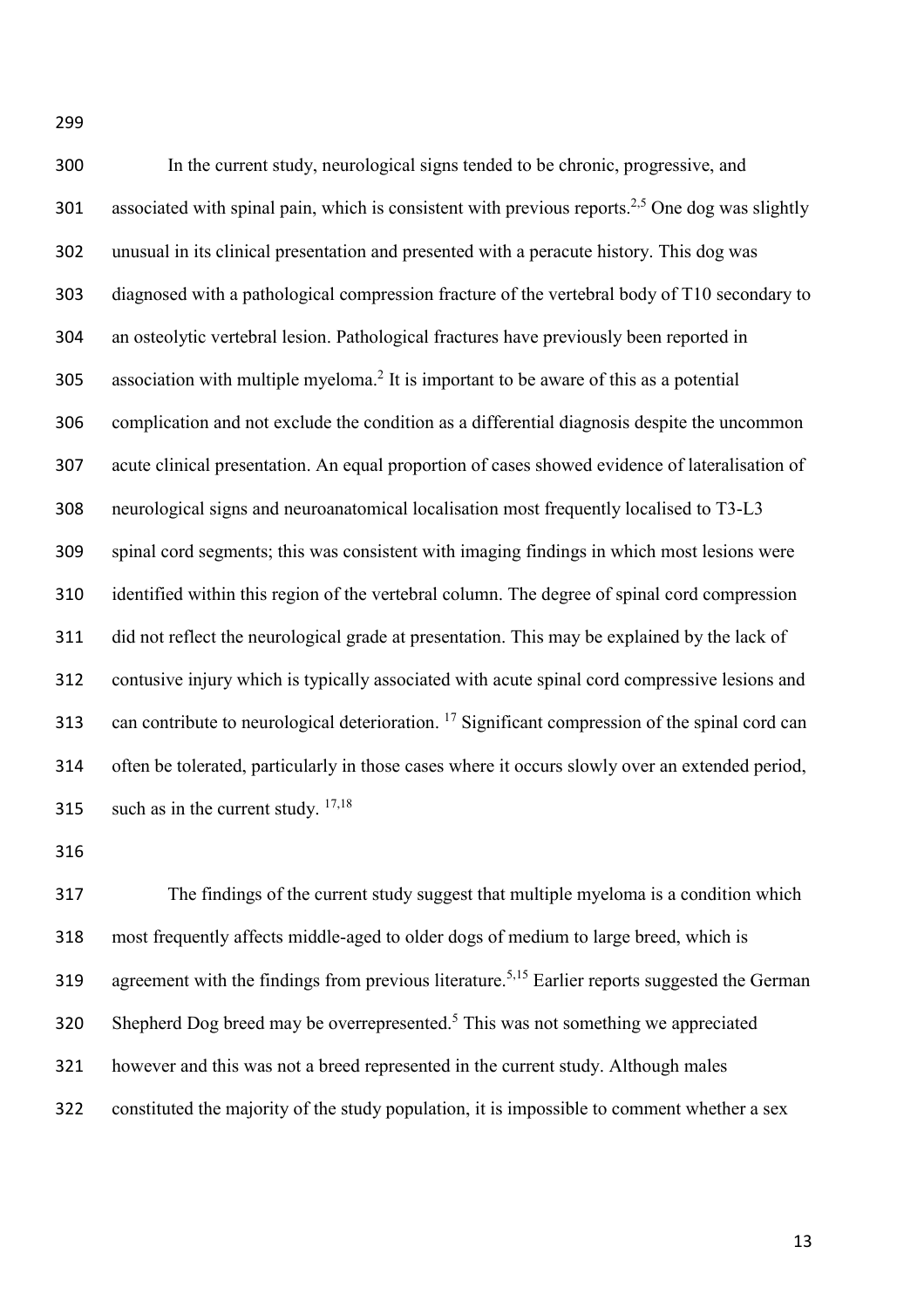predilection exists based on the small numbers. Despite this, previous studies have suggested 324 males may be overrepresented.<sup>16</sup>

 The study is inherently limited by its retrospective design. The variation in clinical approach and diagnostic imaging protocols between different study organisations may also have introduced an element of systematic bias. This could ultimately have impacted on the conclusions drawn. The small study population also limits the conclusions drawn from the data. Future work utilising a larger study population with standardised diagnostic evaluation and imaging protocol would be of benefit. Based on operator experience in the current study along with previous literature, a minimum of T2W, STIR, T1W and T1WGd sequences should be utilised as standard when performing MRI examination of cases with suspected 334 multiple myeloma. $12,24$ 

 In conclusion, the majority of dogs affected by multiple myeloma with vertebral involvement present with a chronic, progressive, painful T3-L3 myelopathy. The degree of spinal cord compression did not reflect the neurological grade of dogs affected. More consistent MRI features associated with multiple myeloma include the presence of extradural material and multiple vertebral lesions which largely remain within cortical limits, and are hyper- to isointense on T2W and T1W sequences, with variable but homogenous contrast enhancement. By recognising these distinguishable imaging characteristics, this may lead to earlier diagnosis and treatment with the possibility of improving long-term outcome. Further research is needed however to define the MRI features and prognostic implications in dogs diagnosed with multiple myeloma which manifest with spinal pain and neurological signs as a presenting complaint.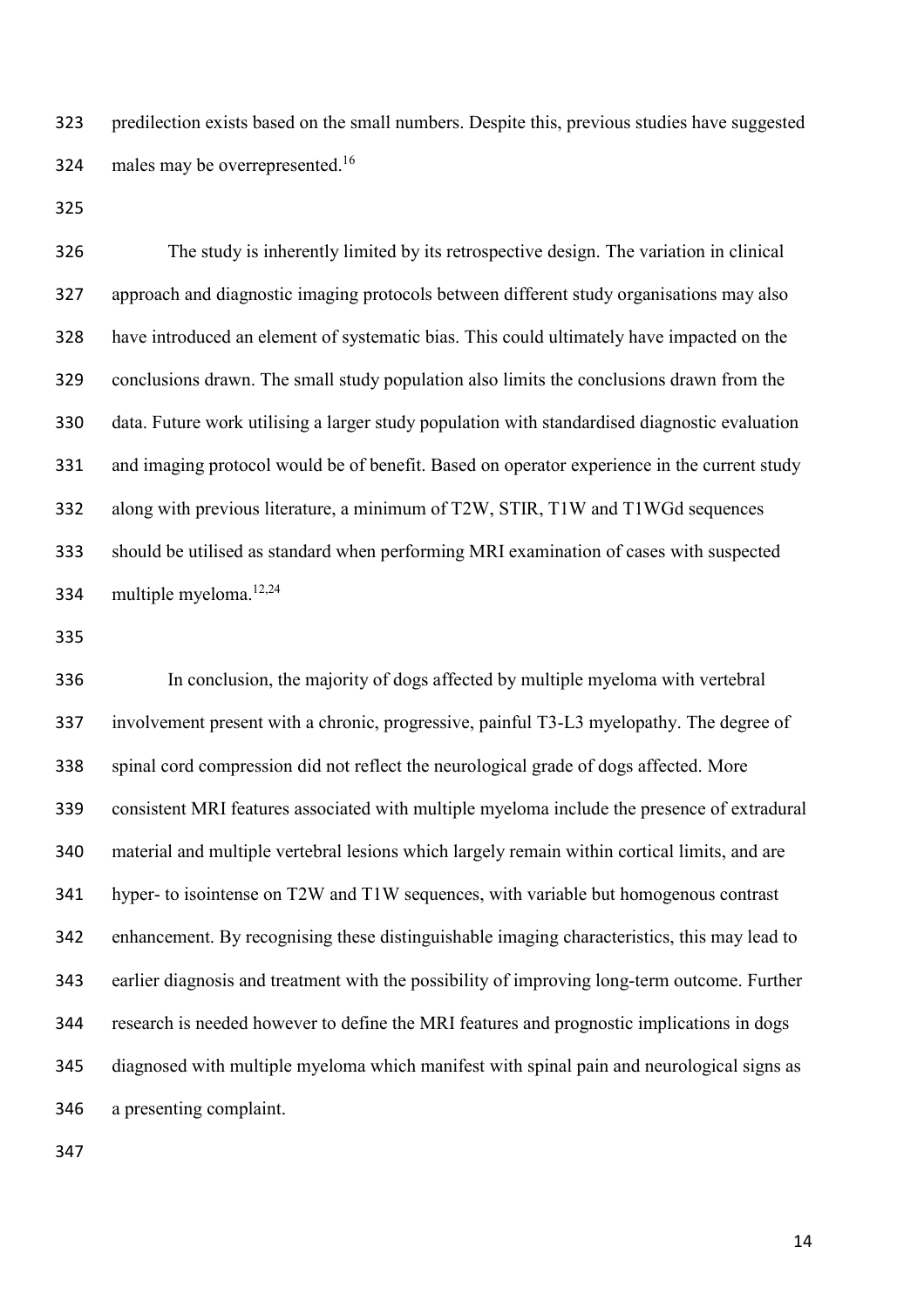| 349 | <b>Author Contributions</b>                                                                  |
|-----|----------------------------------------------------------------------------------------------|
| 350 | Category 1                                                                                   |
| 351 | (a) Conception and Design: Sophie Wyatt, Elsa Beltran                                        |
| 352 | (b) Acquisition of Data: Sophie Wyatt, Luisa De Risio, Colin Driver, Roberto José-López,     |
| 353 | Elsa Beltran                                                                                 |
| 354 | (c) Analysis and Interpretation of Data: Sophie Wyatt, Luisa De Risio, Colin Driver, Roberto |
| 355 | José-López, Mauro Pivetta, Elsa Beltran                                                      |
| 356 | Category 2                                                                                   |
| 357 | (a) Drafting the Article: Sophie Wyatt, Elsa Beltran                                         |
| 358 | (b) Revising Article for Intellectual Content: Sophie Wyatt, Luisa De Risio, Colin Driver,   |
| 359 | Roberto José-López, Mauro Pivetta, Elsa Beltran                                              |
| 360 | Category 3                                                                                   |
| 361 | (a) Final Approval of the Completed Article: Sophie Wyatt, Luisa De Risio, Colin Driver,     |
| 362 | Roberto José-López, Mauro Pivetta, Elsa Beltran                                              |
| 363 |                                                                                              |
| 364 |                                                                                              |
| 365 | <b>Acknowledgements</b>                                                                      |
| 366 | Preliminary results were presented in abstract form at the British Small Animal              |
| 367 | Veterinary Association (BSAVA) Congress, Birmingham, England, 5-8 April 2018.                |
| 368 |                                                                                              |
| 369 | The authors declare that there are no conflicts of interest. No third-party funding or       |
| 370 | support was received in connection with this study or the writing or publication of the      |
| 371 | manuscript.                                                                                  |
| 372 |                                                                                              |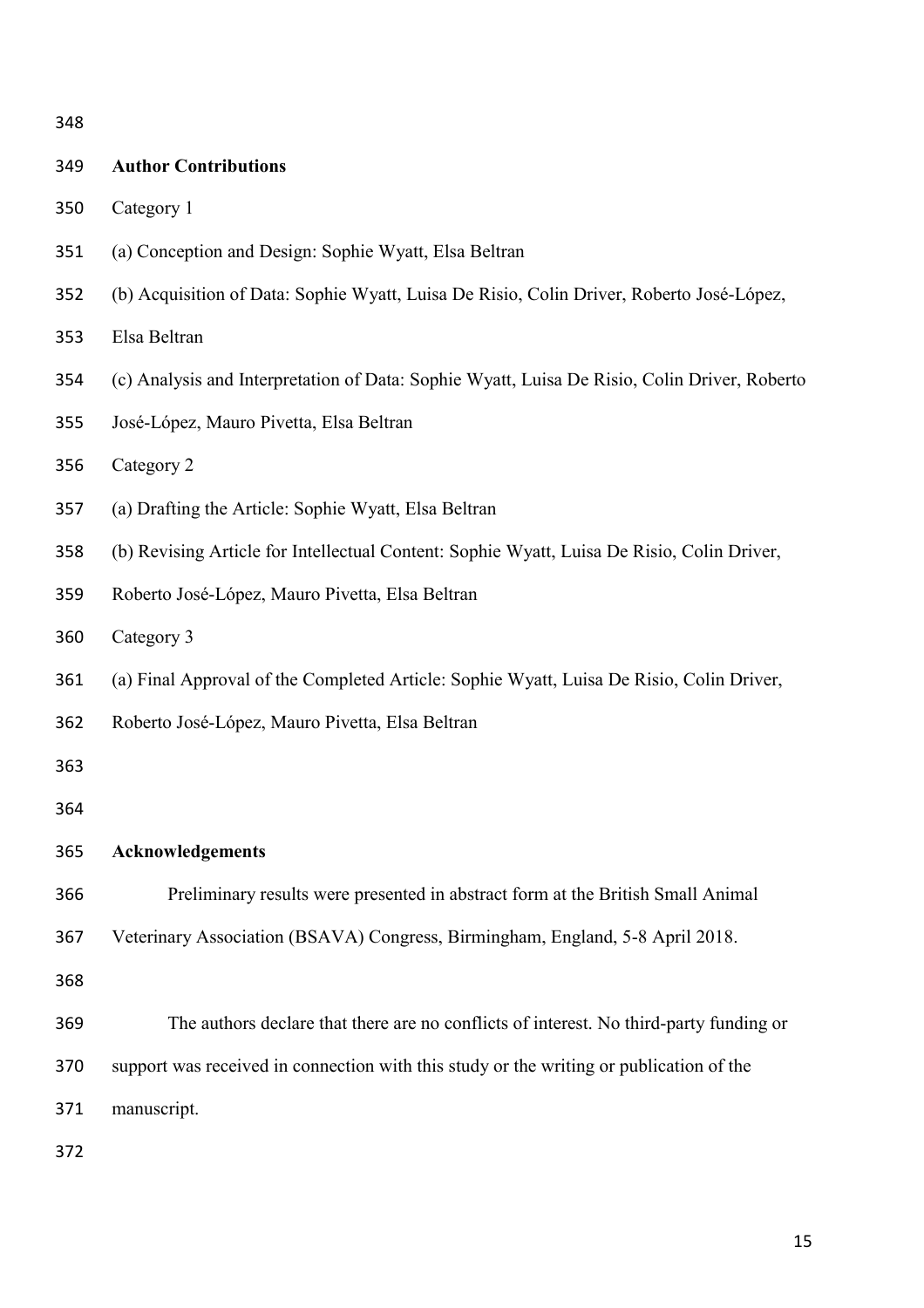# **References**

- 1. Vail DM. Hematopoietic tumors. In: Withrow SJ, Vail DM, Page RL (eds): Small animal clinical oncology, 5th ed. St. Louis: Elsevier Saunders; 2013. 665-674 pp. 2. Rusbridge C, Wheeler SJ, Lamb CR, et al. Vertebral plasma cell tumors in 8 dogs. *J*
- *Vet Intern Med* 1999;13:126-133.
- 3. Vail DM. Hematopoietic tumors. In: Ettinger SJ, Feldman EC, Côté E (eds): Textbook of veterinary internal medicine, 8th ed. St. Louis: Elsevier; 2017. 2075-2078 pp.
- 4. MacEwen EG, Hurvitz AI. Diagnosis and management of monoclonal gammopathies. *Vet Clin North Am* 1977;7:119-132.
- 5. Matus RE, Leifer CE, MacEwen EG, Hurvitz AI. Prognostic factors for multiple myeloma in the dog. *J Am Vet Med Assoc* 1986;188:1288-1292.
- 6. Kippenes H, Gavin PR, Bagley RS, et al. Magnetic resonance imaging features of

tumors of the spine and spinal cord in dogs. *Vet Radiol Ultrasound* 1999;40:627-633.

- 7. Besalti O, Caliskan M, Can P, et al. Imaging and surgical outcomes of spinal tumors in 18 dogs and one cat. *J Vet Sci* 2016;17:225-234.
- 8. Dimopoulos M, Terpos E, Comenzo RL, et al. International myeloma working group

consensus statement and guidelines regarding the current role of imaging techniques in

the diagnosis and monitoring of multiple Myeloma. *Leukemia* 2009;23:1545-1556.

9. Dimopoulos MA, Hillengass J, Usmani S, et al. Role of magnetic resonance imaging

- in the management of patients with multiple myeloma: A consensus statement. *J Clin Oncol* 2015;33:657-664.
- 
- 10. Baur-Melnyk A, Buhmann S, Dürr HR, Reiser M. Role of MRI for the diagnosis and prognosis of multiple myeloma. *Eur J Radiol* 2005;55:56-63.
- 11. Morgan JP, Med V, Ackerman N, Bailey CS, Pool RR. Vertebral tumors in the dog: A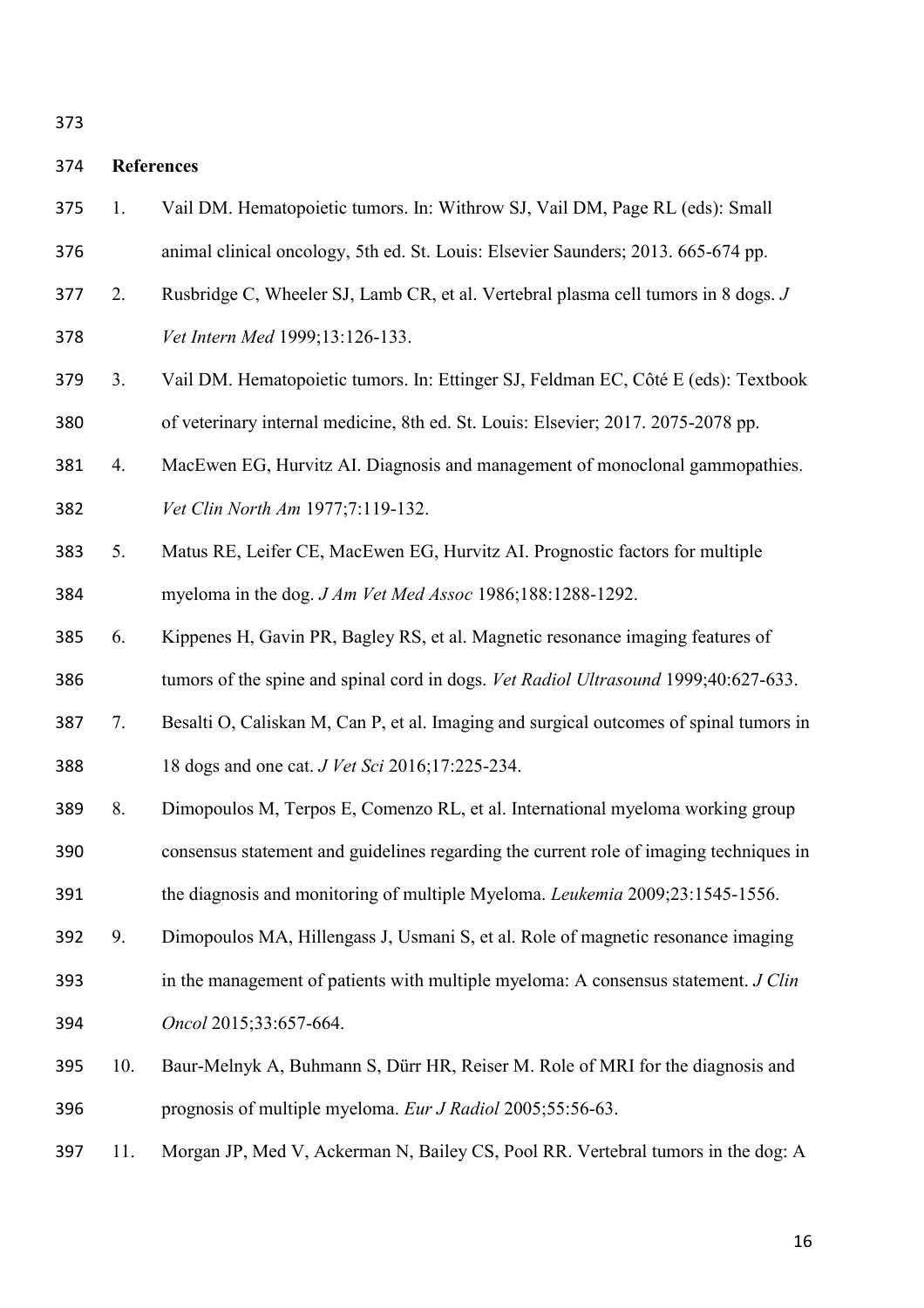| 398 |     | clinical, radiologic, and pathologic study of 61 primary and secondary lesions. Vet      |
|-----|-----|------------------------------------------------------------------------------------------|
| 399 |     | Radiol 1980;21:197-212.                                                                  |
| 400 | 12. | Moulopoulos LA, Varma DG, Dimopoulos MA, et al. Multiple myeloma: Spinal MR              |
| 401 |     | imaging in patients with untreated newly diagnosed disease. Radiology 1992;185:833-      |
| 402 |     | 840.                                                                                     |
| 403 | 13. | Van Wie EY, Fosgate GT, Mankin JM, et al. Prospectively recorded versus medical          |
| 404 |     | record-derived spinal cord injury scores in dogs with intervertebral disk herniation. J  |
| 405 |     | Vet Intern Med 2013;27:1273-1277.                                                        |
| 406 | 14. | Polzin DJ. Chronic kidney disease. In: Ettinger SJ, Feldman EC, Côté E (eds):            |
| 407 |     | Textbook of veterinary internal medicine, 8th ed. St. Louis: Elsevier; 2017. 1949-1950   |
| 408 |     | pp.                                                                                      |
| 409 | 15. | Liu S -K, Dorfman HD, Hurvitz AI, Patnaik AK. Primary and secondary bone tumours         |
| 410 |     | in the dog. <i>J Small Anim Pract</i> 1977;18:313-326.                                   |
| 411 | 16. | Osborne C, Perman V, Sautter J, et al. Multiple myeloma in the dog. J Am Vet Med         |
| 412 |     | Assoc 1968;153:1300-1319.                                                                |
| 413 | 17. | Gomes SA, Volk HA, Packer RM, et al. Clinical and magnetic resonance imaging             |
| 414 |     | characteristics of thoracolumbar intervertebral disk extrusions and protrusions in large |
| 415 |     | breed dogs. Vet Radiol Ultrasound. 2016;57:417-426.                                      |
| 416 | 18. | Fingeroth JM, Forterre F, Levine JM. Compressive and contusive spinal cord injury        |
| 417 |     | secondary to intervertebral disc displacement: a clinical perspective. In: Fingeroth JM, |
| 418 |     | Thomas WB (eds): Advances in Intervertebral Disc Disease in Dogs and Cats. Iowa,         |
| 419 |     | Chichester, Oxford: Wiley Blackwell & American College of Veterinary Surgeons            |
| 420 |     | Foundation; 2015. 131-133 pp.                                                            |
| 421 | 19. | Carrera I, Sullivan M, Mcconnell F, Gonçalves R. Magnetic resonance imaging              |
| 422 |     | features of discospondylitis in dogs. Vet Radiol Ultrasound 2011;52:125-131.             |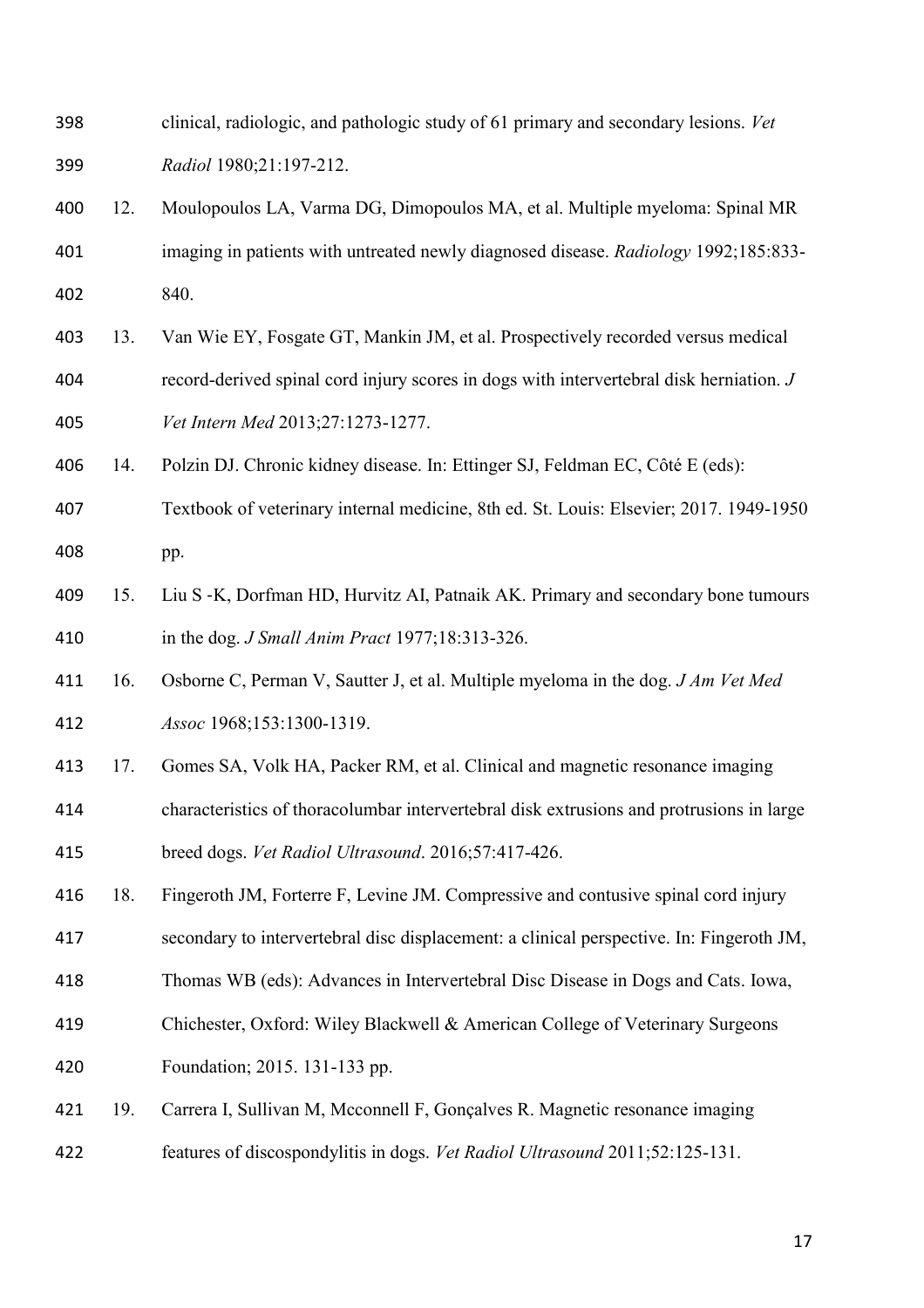| 423 | 20. | Pineda C, Espinosa R, Pena A. Radiographic Imaging in Osteomyelitis: The Role of         |
|-----|-----|------------------------------------------------------------------------------------------|
| 424 |     | Plain Radiography, Computed Tomography, Ultrasonography, Magnetic Resonance              |
| 425 |     | Imaging, and Scintigraphy. Semin Plast Surg 2009;23:80-89.                               |
| 426 | 21. | Petrovitch NP, Robertson ID, Mariani CL, Olby NJ, Seiler GS. Relative T1                 |
| 427 |     | hyperintensity of solitary osseous vertebral plasmacytomas when compared to other        |
| 428 |     | vertebral tumors. Abstract presented at: Annual Conference of the American College       |
| 429 |     | of Veterinary Radiology 2016; October 19-22, 2016; Orlando, USA.                         |
| 430 | 22. | Moulopoulos LA, Dimopoulos MA, Christoulas D, et al. Diffuse MRI marrow pattern          |
| 431 |     | correlates with increased angiogenesis, advanced disease features and poor prognosis     |
| 432 |     | in newly diagnosed myeloma treated with novel agents. <i>Leukemia</i> 2010;24:1206-1212. |
| 433 | 23. | Moulopoulos LA, Gika D, Anagnostopoulos A, et al. Prognostic significance of             |
| 434 |     | magnetic resonance imaging of bone marrow in previously untreated patients with          |
| 435 |     | multiple myeloma. Ann Oncol 2005;16:1824-1828.                                           |
| 436 | 24. | Messiou C, Kaiser M. Whole body diffusion weighted MRI - a new view of myeloma.          |

*Br J Haematol* 2015;171:29-37.